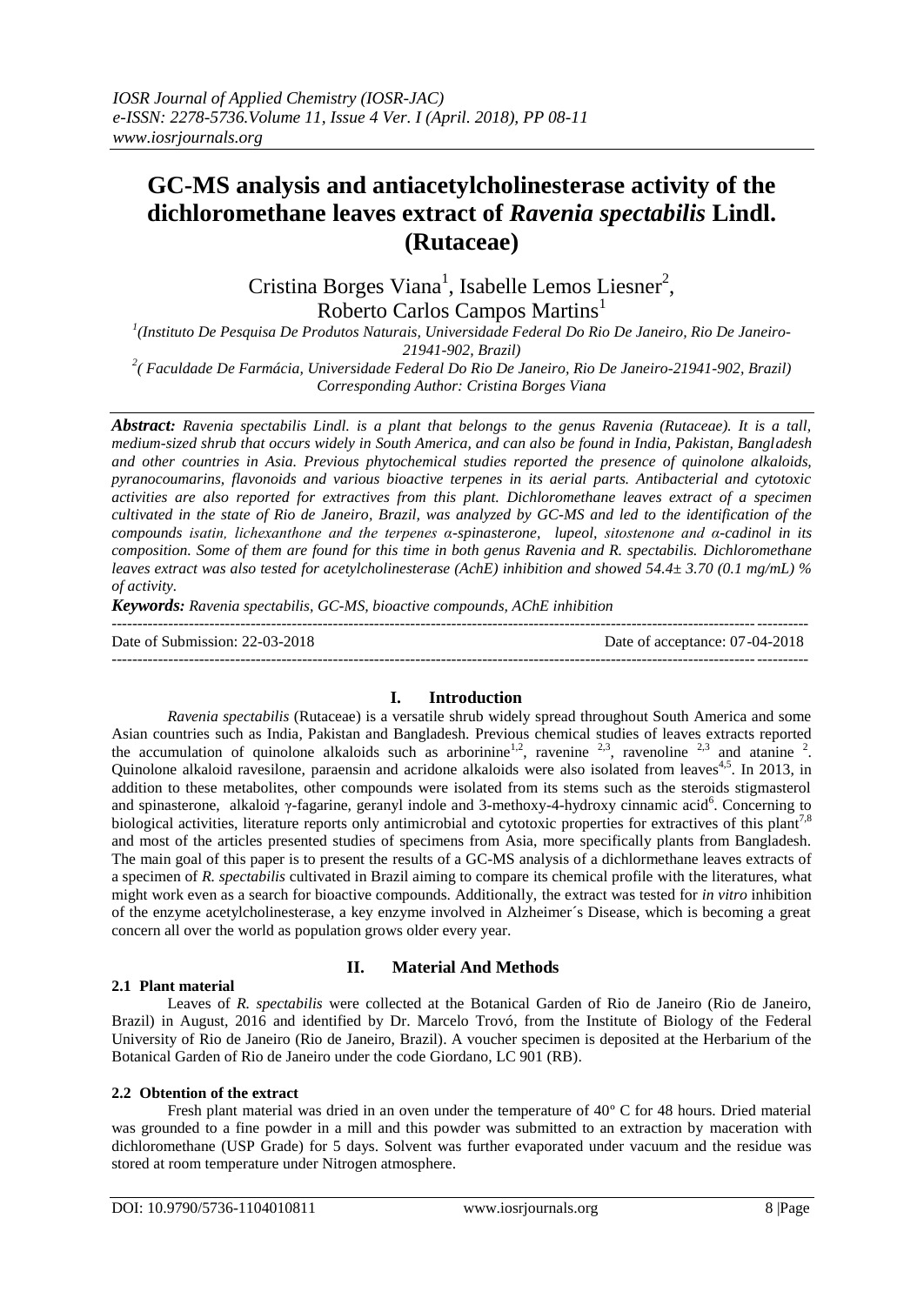# **2.3 GC-MS analysis**

Dichloromethane leaves extract was analyzed by GC-MS at the Analytical Center of the Instituto de Pesquisa de Produtos Naturais of the Universidade Federal do Rio de Janeiro, Rio de Janeiro city, in Brazil. 1 mg of the extract was ressuspended in 1mL dichloromethane (HPLC grade) and filtered through a Sep-pak cartridge to yield. 1 mL of this solution was injected in a Shimadzu GC-2010 equipped with a DB5-MS column (30 m x 0.25 mm I.D. x 0.25 micro mdf) and coupled with a quadrupole detector. Programmed temperature for the oven temperature was initiated at 70 °C, increasing  $3.0^{\circ}$ C /min to reach 260°C and kept at this temperature for 5 min, then from 280 to 300 $^{\circ}$ C (3 $^{\circ}$ C / min, holding for 2 min); injector temperature 290 $^{\circ}$ C. Column flow was 1.00mL/min. Helium was used as carrier gas and ionization energy of 70eV. The percent relative amount of each component was calculated by comparing their average peak area to total area. Analysis was performed in triplicate to achieve more accurate results.

# **2.4 Acetylcholinesterase inhibition assay**

Dichloromethane leaves extract of *R. spectabilis* was submitted to an evaluation of its anticholinesterase activity using the 96-well plate assay based on an adapted Ellman's method <sup>9</sup>. Enzyme Acetylcholinesterase (AChE, from electric eel-type VI-S) and reagents acetylthiocholine iodide (ATCI), ,5,5´ dithiobis[2-nitrobenzoic acid] (DTNB) and bovine serum albumin (BSA) were all purchased from Sigma-Aldrich (St. Louis, MO, USA) and properly stored until their use. In a well of the microplate, 20 uL of 1.0 mM ATCI, 55  $\mu$ L of 0.1 M phosphate buffer (pH 8.0), 100  $\mu$ L of a solution 1 mg/mL of the extract (sample) dissolved in buffer containing 5% MeOH, and 25 uL of 0.25 U/mL of the enzyme were mixed. Reaction was maintained at 30ºC for 20 min in a water bath and 100 µL of a solution 1 mg/mL of the extract sample (dissolved in buffer containing 5% MeOH) was added to the well. Additionally, as a negative control, a well containing buffer instead of the substrate solution as also incubated in the same conditions. Enzyme activity was then monitored nm in a microplate reader Biotek® at 412 nm every 20s during 4 min. Enzyme activity was calculated as the percentage of velocity compared to that of the assay using buffer without any inhibitor. Assays were done in triplicate.

# **III. Results and Discussion**

# **3.1 GC-MS analysis**

GC-MS analysis revealed the presence of six major compounds in the dichoromethane leaves extracts of *R. spectabilis*, corresponding to 80.07% of its composition. Other substances in the chromatogram could not be identified because their peaks, in the chromatogram, led to unconclusive MS spectra. Substances identified were: indol derivative isatin, sesquiterpene α-cadinol, lichenxanthone, steroids spinasterone and sitostenone and the triterpene lupeol. From these, only sitostenone and spinasterone were found previously in phytochemical studies of *R. spectabillis*. Isatin and lichexanthone are reported for the first time for both genus *Ravenia* and the species. Lupeol and α–cadinol are reported for the first time in the species. Chromatogram of the GC analysis is shown in **Figure 1** and **Table 1** brings the data concerning to the peaks related to each substance identified by GC-MS results.



**Figure 1-** Gas chromatography-mass spectrometry chromatogram of the dichloromethane leaves extract of *R.*  spectabilis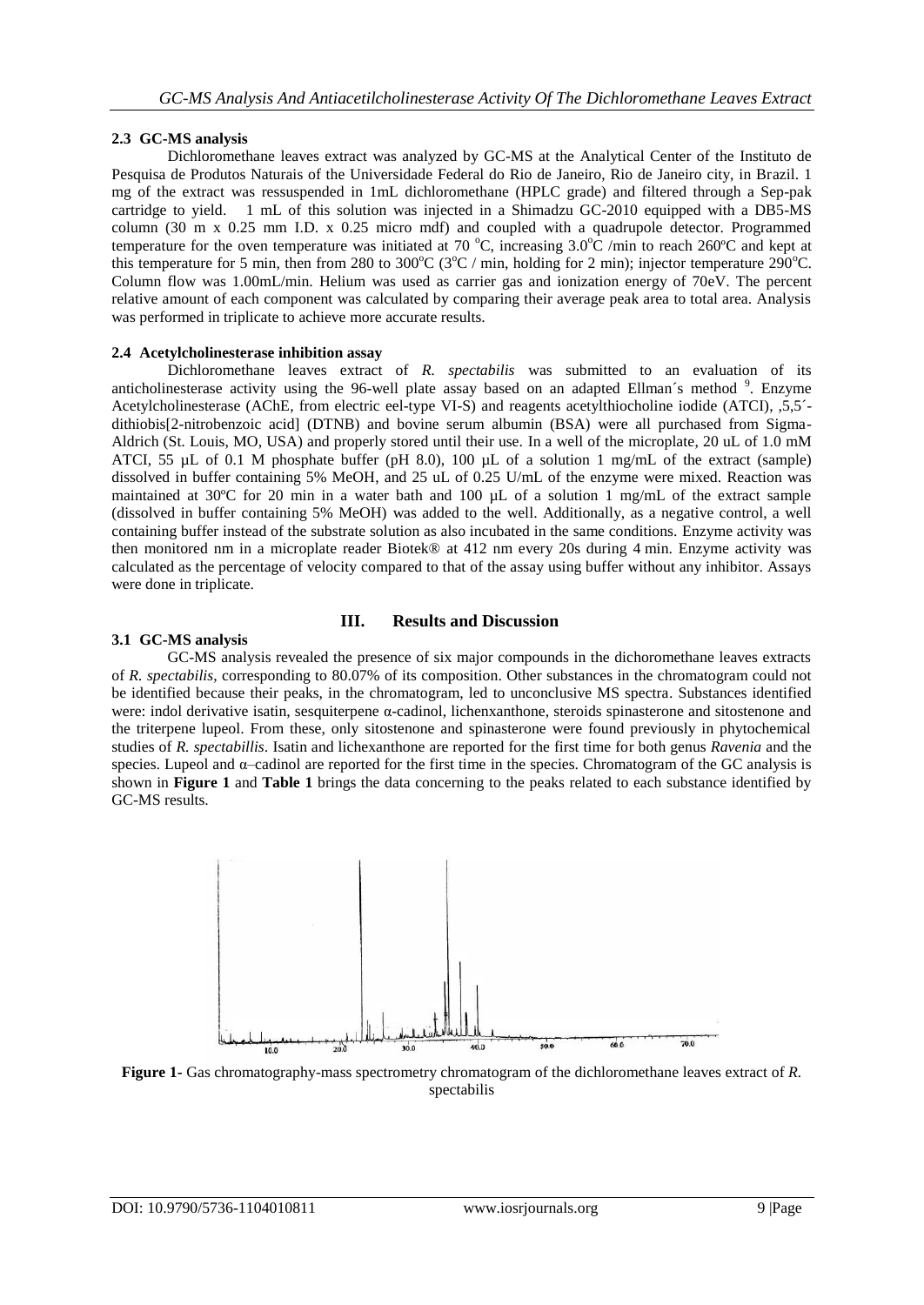|                | construction of dividendent reaves extract of his specifications according to the OC this unary sho<br>Compound | <b>MW</b>                | Formula                    | $RT$ (min)          | Area (%) |
|----------------|-----------------------------------------------------------------------------------------------------------------|--------------------------|----------------------------|---------------------|----------|
| $\overline{1}$ |                                                                                                                 | $\frac{(g/mol)}{147,13}$ | $\rm{C_8H_5NO_2}$          | 23,24               | 24,82    |
| $\overline{2}$ |                                                                                                                 | 222,37                   | $\rm C_{15}H_{26}O$        | 26,30               | 3,79     |
| $\overline{3}$ |                                                                                                                 | 286,28                   | $\mathrm{C_{16}H_{14}O_5}$ | 35,40               | 9,36     |
| $\overline{4}$ |                                                                                                                 | 410,68                   | $\overline{C_{29}H_{46}O}$ | 35,92               | 24,28    |
| 5              |                                                                                                                 | 417,70                   | $C_{29}H_48O$              | 37,66               | 9,82     |
| $\overline{6}$ |                                                                                                                 | 426,72                   | $\rm{C_{30}H_{50}O}$       | 40,04               | 8,00     |
|                |                                                                                                                 |                          |                            | <b>Total</b><br>(%) | 80,07    |

**Table 1** – Constituents of dichoromethane leaves extract of *R. spectabilis* according to the GC-MS analysis.

Although quinolone alkaloids are routinely found in phytochemical studies of *R. spectabilis*, no one of them was detected in this analysis. As the botanical identification left no doubt about the identity of the specimen, it is suggested that these alkaloids might be rather found in more polar extracts such as ethanol or methanol from diverse parts of the plants (leaves, stems, roots).

Most of the substances identified in this extract can be considered bioactive, according to literature. Isatin, an indol derivative, is a substance found in the genus *Isatis* of the plant family Brassicaceae and it is very useful in synthesis of Schiff bases. Several of these bases are reported to have antibacterial<sup>10</sup>, antifungal<sup>10</sup> and antiviral<sup>11</sup> activities among others. Sesquiterpene  $\alpha$ -cadinol is more likely to be found in plants as a constituent of volatile oils. Many species whose essential oils are biologically active, revealed this sesquiterpene as one of their constituents, such as some Phillipine plants<sup>12</sup>. Lupeol is a very bioactive triterpene and a review upon its activities was published in 2011<sup>13</sup>. This review reports some interesting properties for this terpene as antiinflamatory and anti-arthiritic activities among others. Anti-cancer activity is another important activity recently related to lupeol<sup>14</sup>. It was not found in literature any significant biological activity for the steroids sitosten-3-en-4-one and spinasterone alone, despite of their significant presence in many plant extracts. Lichenxanthone is a substance more commonly produced by lichens, but also found in plants such as *Minquartia guianensis*<sup>15</sup> and